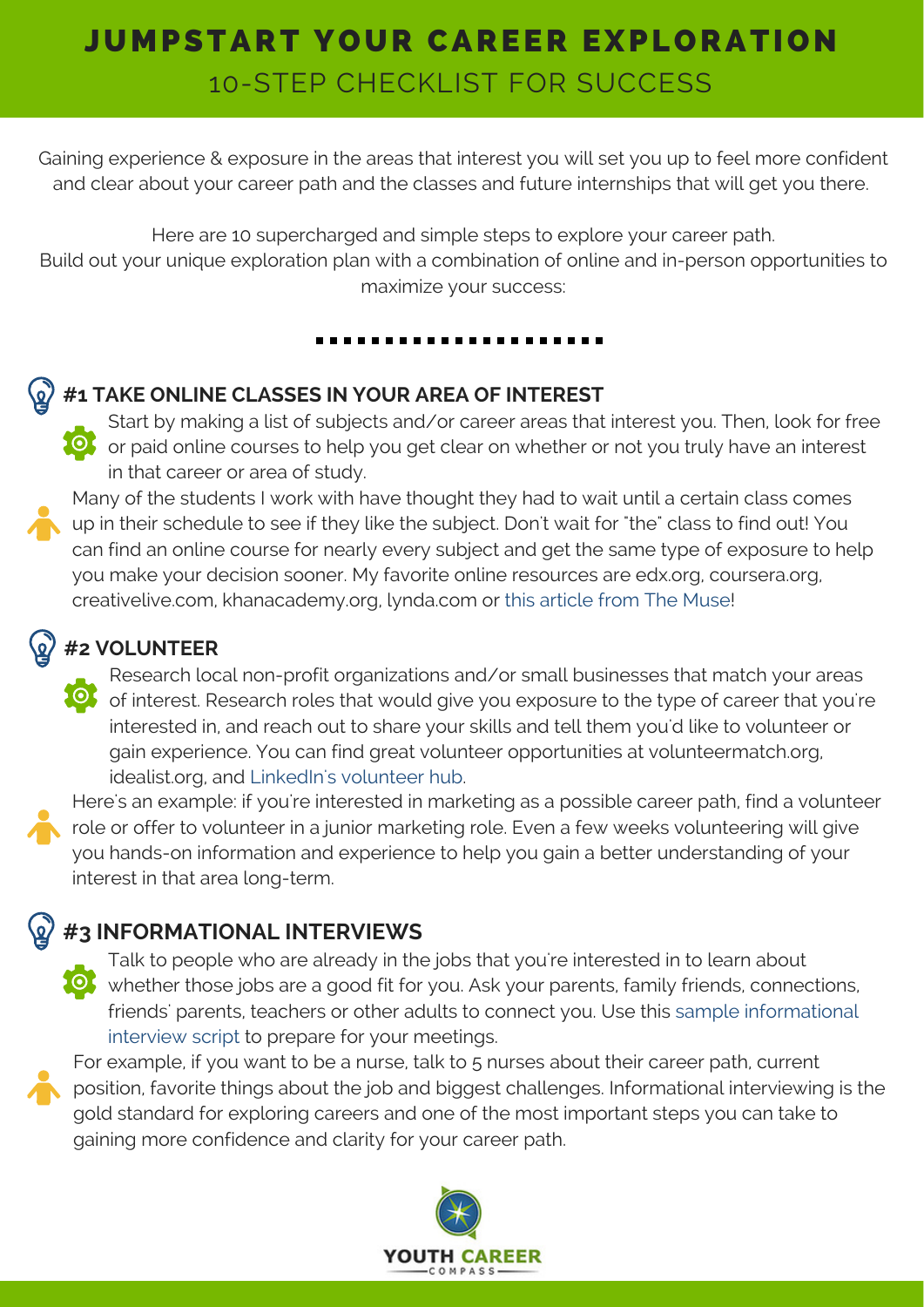#### **#4 RIDE-ALONGS**



Like informational interviewing, this can help you learn about the ins-and-outs of the job **O** that you're interested in. Meet with people who are already in those jobs and ask if you can shadow them for a few hours or a day. See if the job, the company or the type of environment is a good fit.

I refer to Job Shadows as "Ride-Alongs," because just like if you're thinking about becoming a police officer, a job shadow - riding along for a day or two - is a powerful way to learn about the actual experience of any job you're interested in. Spend a day in their shoes and you'll quickly find that you're either a "YES" for a career path or a "NO".

### **#5 ONLINE RESEARCH**

Simple searches about possible career paths can expand your knowledge and **O** confidence in a short amount of time. It's been said that people spend more time researching vacations than they do planning their careers. Maybe that's why 70% of people report feeling unfulfilled by their work?

LinkedIn.com is my go-to resource to start your online search. Begin your search for job titles of interest and study the profiles of people in those jobs, the companies they've worked for, their education, associations and groups. You can also use linkedin.com/alumni to search for alumni from your college or university who work in your area of interest.

### **#6 PROFESSIONAL ASSOCIATIONS**

These are groups of people who are specifically focused on a career or industry. You can think of them like college clubs. They gather to network, share information and industry trends, and listen to guest speakers. Some of these associations, like the American Marketing Association, even have college chapters.

These meetings are perfect for connecting with people for [informational](http://www.directoryofassociations.com/) interviews and job shadows, as well as for learning about companies in your area and trends in the industry. You can find local associations here with scheduled meetings, local chapters, and other resources.

#### **#7 INTERNSHIPS**

Use paid or unpaid internships to "test drive" career paths that you're interested in. There is no substitute for actually doing the work, and this is the  $\#1$  way to gain both experience and exposure. I suggest and believe in paid internships (and that's the legal interpretation of an internship), but short-term unpaid internships also provide valuable exposure. Internships are also perfect for gaining connections and experience that will pay off many times over in the future!

You can find great internships through your college career center, career fairs, or [connections](http://www.forbes.com/sites/karstenstrauss/2016/02/01/the-10-best-sites-for-finding-an-internship-in-2016/#320c6b9d74c1) at companies you're interested in. Here are 10 great places for finding an internship online.